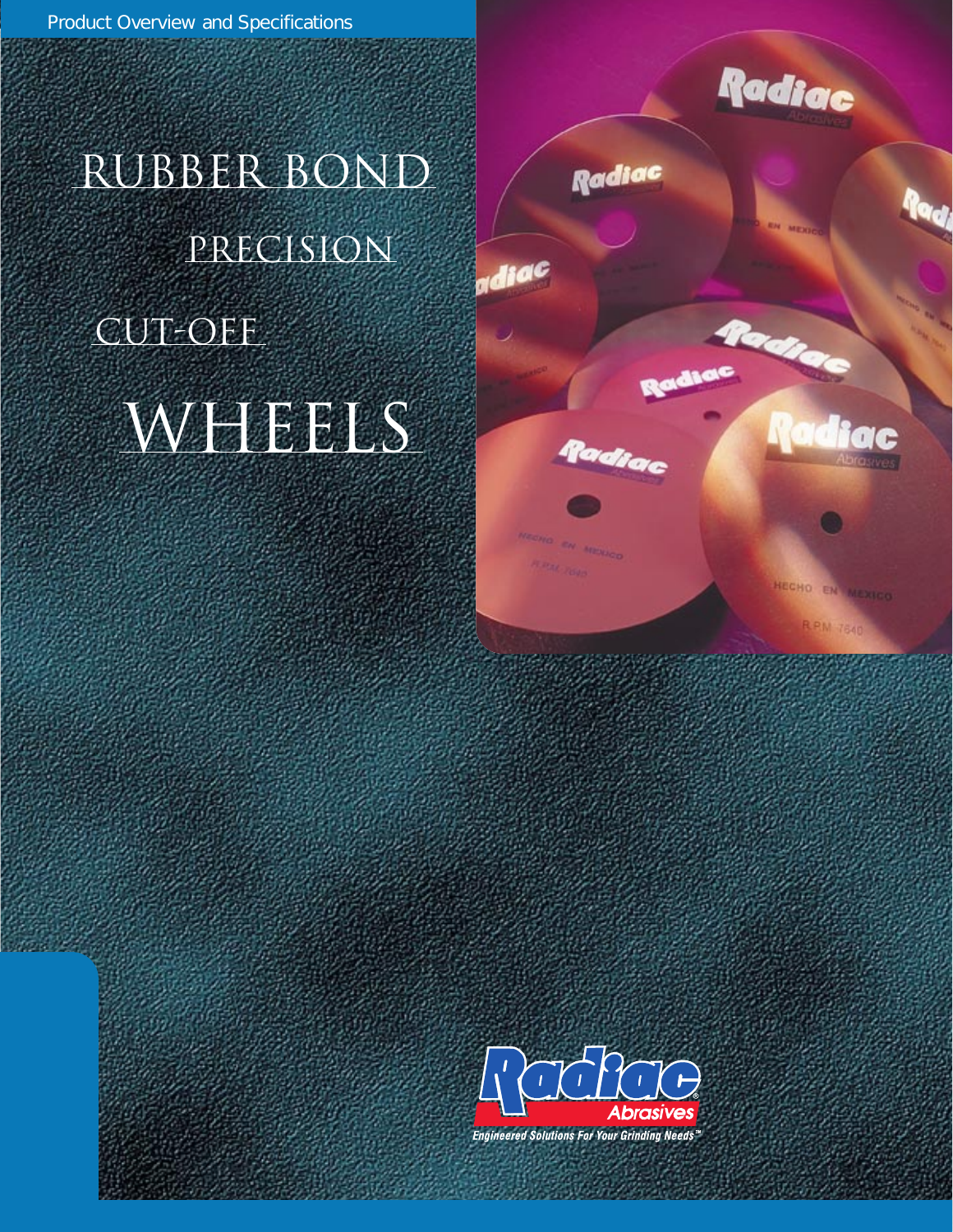# A<br>NEW GENERATION Cut-Off Wheels New Generation A **OF** RUBBER BOND

As one of the world's foremost leaders in abrasives, Radiac has incorporated over 100 years of abrasive manufacturing experience into the new line of Rubber Bond Cut-Off wheels. Radiac Abrasives' new generation of rubber bond cut-off wheels provide superior performance, closer tolerances, finer finishes and greater strength. More importantly, you'll achieve lower production costs due to our improved product manufacturing in a state-of-the-art facility.

Radiac Abrasives is committed to maintaining customer satisfaction and provides a capable and highly experienced team of Abrasive Specialists to assist you in the correct selection of rubber cut-off wheels for your grinding application.

## **ENGINEERED SOLUTIONS TO YOUR GRINDING NEEDS**

Radiac/National manufactures a complete line of abrasive products and rubber wheels for the grinding wheels market. Headquartered in Salem, Illinois, Radiac Abrasives operates four state-of-the-artmanufacturing facilities - three in the United States and one in Mexico. The Salem plant has over 300,000 square feet dedicated to the manufacturing and marketing of a full range of quality bonded abrasives.

# Precise, efficient cutting part after part

Radiac Rubber Bond wheels are manufactured to close tolerances, enabling the ultimate in precision. Cut-off wheels are formulated to slot and cut a wide range of materials and are ideally suited for applications where fast, accurate, consistent cutting is required with minimum heat build-up.

Wet cutting with Radiac Rubber Bond wheels is the most efficient method to cut and provide a clean, burr free surface without altering the characteristics of the material. Whatever your application, Radiac is the top performer.

## Full range of sizes, custom formulated specifications, AGGRESSIVE PRICE STRUCTURE, world class lead times

Radiac Abrasives provides a full range of rubber bonded cut-off wheels, from .004" (0.1mm) in thickness to .185" (4.7mm) and from 2" (50mm) to 20" (510mm) in diameter. All of our wheels are manufactured to the highest quality standards and are custom formulated for your application.

## Dimensional Availability/Tolerances

| <b>Thickness</b> | <b>Thickness Tolerance</b> |
|------------------|----------------------------|
| $.004 - .030"$   | $^+$ .001"                 |
| $.005 - .030"$   | $+001''$                   |
| $.008 - .030"$   | $+001''$                   |
| $.010 - .030"$   | $+001''$                   |
| $.014 - .030"$   | $+$ .001"                  |
| $.020 - .032"$   | $+003''$                   |
| $.032 - .185$ "  | $+005''$                   |
|                  |                            |

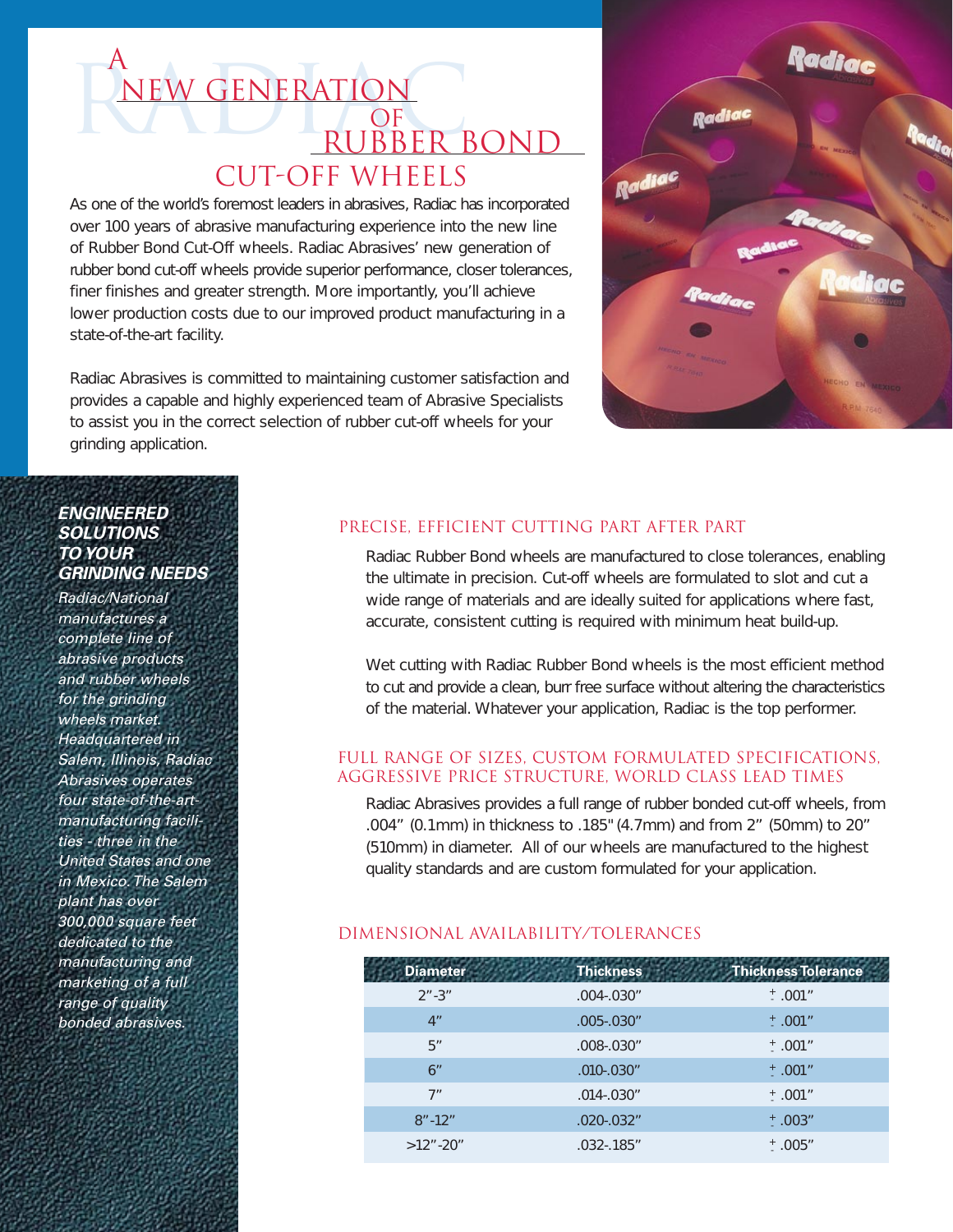# RUBBER CUT-OFF APPLICATION GUIDE

# **Application Material Material Starting Specification**

| <b>Automotive Industry</b>                        |                                      |                          |
|---------------------------------------------------|--------------------------------------|--------------------------|
| <b>Tungsten Contacts</b>                          | Tungsten<br>Mild Steel               | A120-M-R60               |
| Sprag Clutches<br><b>Control Cables</b>           | <b>Hardened Steel</b>                | A120-M-R60<br>A150-M-R45 |
| Pump Valves                                       | <b>Hardened Steel</b>                | A120-M-R60               |
| Diesel Glow Plugs                                 | Alnico                               | A90-F-R35                |
| Forgings and Castings                             | Various                              | A90-F-R35                |
| Piston Ring Slotting                              | <b>Hardened Steel</b>                | A120-M-R50               |
| <b>Aerospace Industry</b>                         |                                      |                          |
| Metallurgical Sampling                            | High Nickel Alloy,<br>Titanium       | A90-F-R35                |
| <b>Medical Industry</b>                           |                                      |                          |
| <b>Hypodermic Needles</b>                         | <b>Stainless Steel</b>               | A400-F-R55               |
| <b>Dental Slotting</b>                            | <b>False Teeth</b>                   | A150-M-R55               |
| <b>Electrical Industry</b>                        |                                      |                          |
| <b>Transformer Cores</b>                          | <b>Epoxy Laminated Steel</b>         | A120-M-R50               |
| Contacts                                          | Tungsten, Silver<br>Molybdenum       | A120-M-R60               |
| Wires/Slugs                                       | Tungsten, Silver                     | A120-F-R35               |
|                                                   | Molybdenum                           |                          |
| Magnets                                           | Alnico                               | C120-F-R35               |
| <b>Light Components</b>                           | Tungsten,<br>Molybdenum,             | A90-M-R45                |
|                                                   | <b>Nickel</b>                        |                          |
| Thermocouples                                     |                                      | C320-M-R60               |
| <b>General Industries</b>                         |                                      |                          |
| Pen Nibs                                          | <b>Stainless Steel</b>               | A400-U-R60               |
| <b>Computer Printing Heads</b>                    | Tungsten, Steel                      | A120-F-R35               |
| <b>Collet Slotting</b><br>Drills, Taps, End Mills | Mild Steel<br><b>HSS</b>             | A60-M-R40<br>A120-M-R30  |
|                                                   |                                      | A120-M-R60               |
| Carding Wire, Side Grinding                       | <b>Stainless Steel</b>               | A120-M-R60               |
| <b>Tube Cutting</b>                               | Brass, Copper                        | C320-M-R60               |
|                                                   | Aluminum                             | A240-M-R55               |
| Fork Pronging                                     | <b>Stainless Steel</b><br>Mild Steel | A400-F-R55<br>A120-M-R45 |
| Saw Blade Sharpening                              | <b>Hardened Steel</b>                | A100-R-R45               |
| Shower Hose                                       |                                      | A120-M-R45               |
| <b>Ejector Pins</b>                               | Hardened Steel                       | A120-F-R35               |
|                                                   |                                      |                          |

# make availability

|              | <b>Bond</b> | <b>Abrasive</b> | Grit                         | Grade      |
|--------------|-------------|-----------------|------------------------------|------------|
| Free<br>Cut  | <b>R30</b>  | Α               | 120                          | F, M, R    |
|              | <b>R35</b>  | A, C            | 80, 90, 100, 120             | F, M, R    |
|              | R40         | A               | 60, 80, 90, 100, 120         | F, M, R    |
|              | R45         | A               | 90, 100, 120, 150, 180, 240  | F, M, R    |
|              | <b>R50</b>  | A               | 80, 90, 100, 120, 150        | F, M, R    |
|              | <b>R55</b>  | $\overline{A}$  | 150, 180, 240, 320, 400      | F, M, R    |
| Long<br>Life | R60         | A, C            | 120, 150, 180, 240, 320, 400 | F, M, R, U |

F= Free Cut M= General Purpose R= Long Life U= Ultra Durable

Order Format: D x T x H